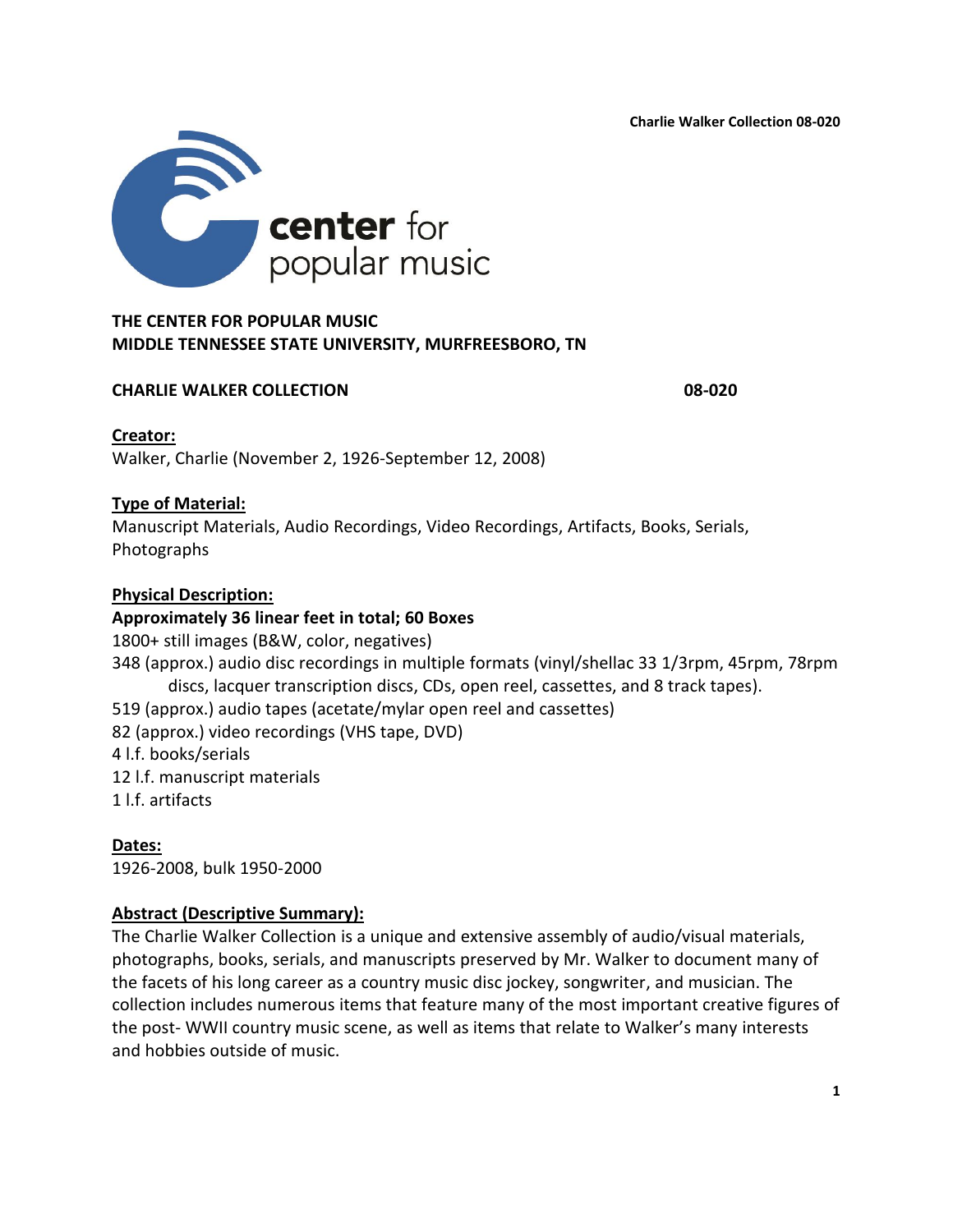#### **RESTRICTIONS:**

All materials in this collection are subject to standard national and international copyright laws. Materials for which we have undeniable rights are those that Charlie Walker created himself. Center staff is able to assist with copyright questions for this material. Manuscript Boxes MS-30 and MS-31 are restricted for open use to ensure privacy of personal information. These materials may be made available at the archivists' discretion and with prior arrangements.

#### **Provenance and Acquisition Information:**

The materials in this collection represent the life's work of Charlie Walker. Walker retained large quantities of materials that represent his endeavors as a disc jockey, songwriter, and successful country music performer circa 1940s-2000s. The materials in this collection were donated by Walker's widow, Constance (Connie) Walker, to the Center for Popular Music in May 2009. Mrs. Walker compiled some of the scrapbooks in the collection and helped with the initial processing of the collection and identification of subjects in photographs.

#### **Subjects/Index Terms:**

#### **Subjects**

Country musicians—United States Disc Jockeys—United States Grand ole opry (Radio program) American Federation of Musicians. United States. Armed Forces Radio and Television Service World War, 1939-1945--Japan--Tokyo. World War, 1939-1945--Japan--Music and the war. World War, 1939-1945 Japan Pictorial works. Fan mail Freemasonry

#### **Names**

Walker, Charlie, 1926-2008 Rodgers, Jimmie, 1897-1933 Boyd, Bill, 1910-1977 Dickens, Little Jimmy, 1920-

The Charlie Walker collection contains many items that represent some of the most important figures in the country music business. Contact the Center for Popular Music staff for more information on individuals that appear in the collection.

#### **Agency History/Biographical Sketch:**

Born in Copeville, Texas on November 2, 1926, Charles Levi Walker, Jr. grew up working on the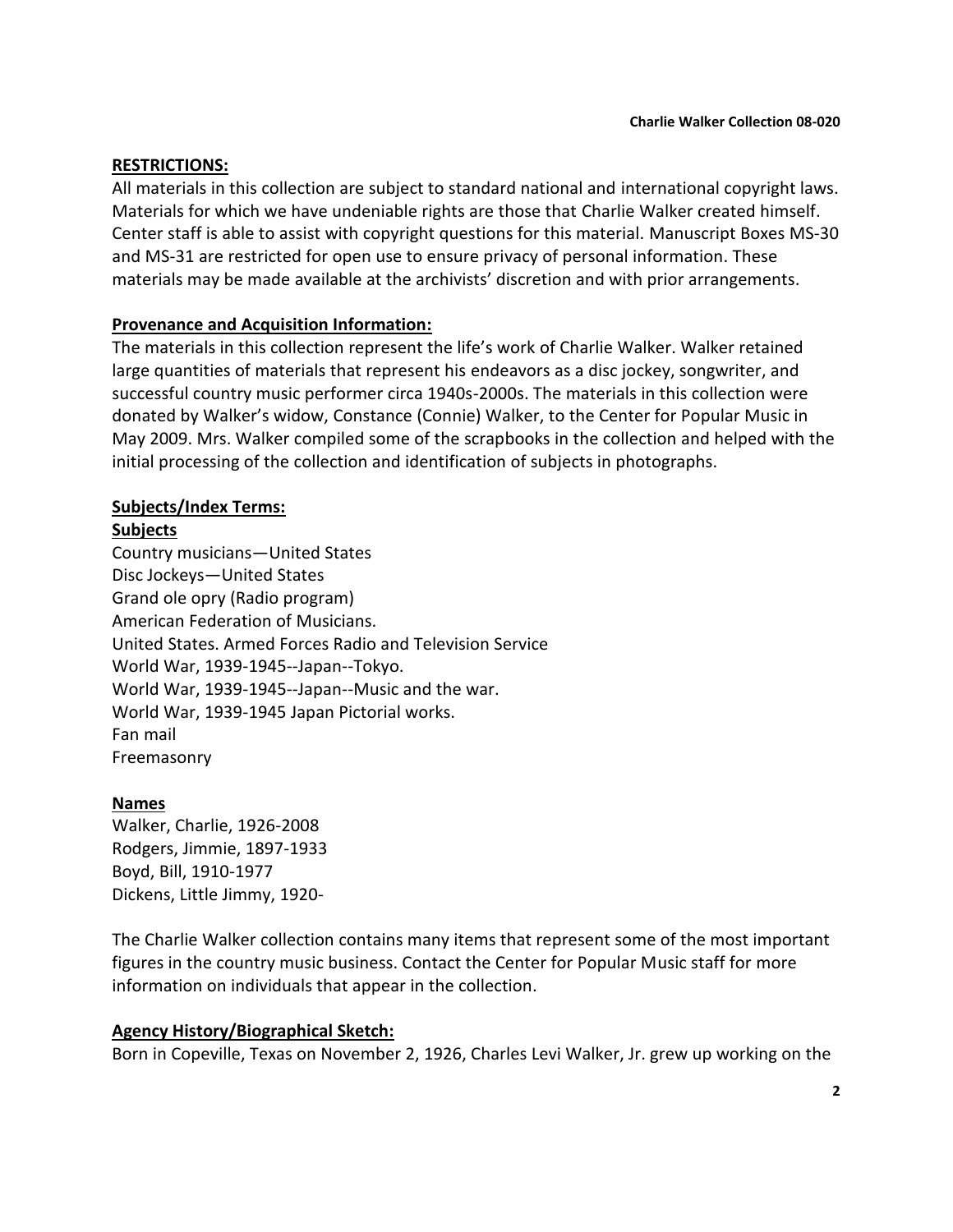family cotton farm in Nevada, Texas where his family had relocated to shortly after his birth. Walker was interested in country music from a young age and he enjoyed artists such as Jimmie Rodgers, Ernest Tubb, and Bob Wills. When Walker was ten years old, he taught himself to play a guitar that had been a gift from a neighbor, and he later learned how to play the fiddle and mandolin. His first experience with the music business began in 1943 as a member of a Texas dance hall band. Shortly thereafter, he formed his own band, the Texas Ramblers, with his brother Ervin. In 1944, Walker joined Bill Boyd's Cowboy Ramblers where he performed at their personal appearances and radio shows. In January of 1945, Walker was drafted into the U.S. Army. His service eventually took him overseas where he was stationed in occupied Japan as a member of the Signal Corps. While in Japan, he formed a band and entertained the troops with country music at camp shows. Walker's Texas Ramblers soon got a job performing on the Armed Forces Radio Station where he became one of the first American disc jockeys to introduce 'hillbilly music' to Japanese listeners in Tokyo.

Walker returned to the United States in 1947 where he worked as a broadcaster and singer at KWBU in Corpus Christi and KMAC in San Antonio. He was extremely popular and ranked as one of Billboard's Top Ten Country DJs for a decade. During this period, Charlie also managed a popular nightclub called The Old Barn in San Antonio that highlighted many early country and swing artists.

In addition to broadcasting, Walker enjoyed success as a performer, songwriter, and recording artist throughout his long career. He recorded his first songs, "I'm Looking for Another You" and "Stolen Kisses" in 1952 with Imperial Records. In 1954, he signed with Decca, recording the regional hit, "Tell Her Lies and Feed Her Candy". His first record to hit the Top 10 charts was "Only You, Only You," co-written with Jack Newman in 1956. On the Mercury label, Walker released "Dancing Mexican Girl" and "I'll Never Let It Show" before signing with Columbia in 1958. His biggest hit, "Pick Me up on Your Way Down" was also the first hit for successful songwriter Harlan Howard. Staying on the charts for 22 weeks, the song was actually the "B" side to "Two Empty Arms." Subsequent recordings included "I'll Catch You When You Fall," "When My Conscience Hurts the Most," "Who Will Buy the Wine," and "There's Where Katie Waits." Recording for the Epic label, his "Wild as a Wildcat" was a minor hit, followed by the parody, "Don't Squeeze My Sharmon," which made the Top 10 in 1967.

On August 17, 1967, Charlie Walker became a cast member of the Grand Old Opry, where he soon became an audience favorite with his witty, rowdy songs. He continued his recording career throughout the 1970s, making the charts once again with the Capitol release of "Odds and Ends" in 1974. Walker also enjoyed some success in motion pictures. In 1970, Walker appeared in the Marty Robbins film *Country Music*, and in 1985, he portrayed Cowboy Copas in *Sweet Dreams*, a biographical movie about Patsy Cline.

Aside from his musical career, Charlie actively participated in a variety of sports and hobbies including golf, hunting, and sport shooting. Walker was especially interested in golf and he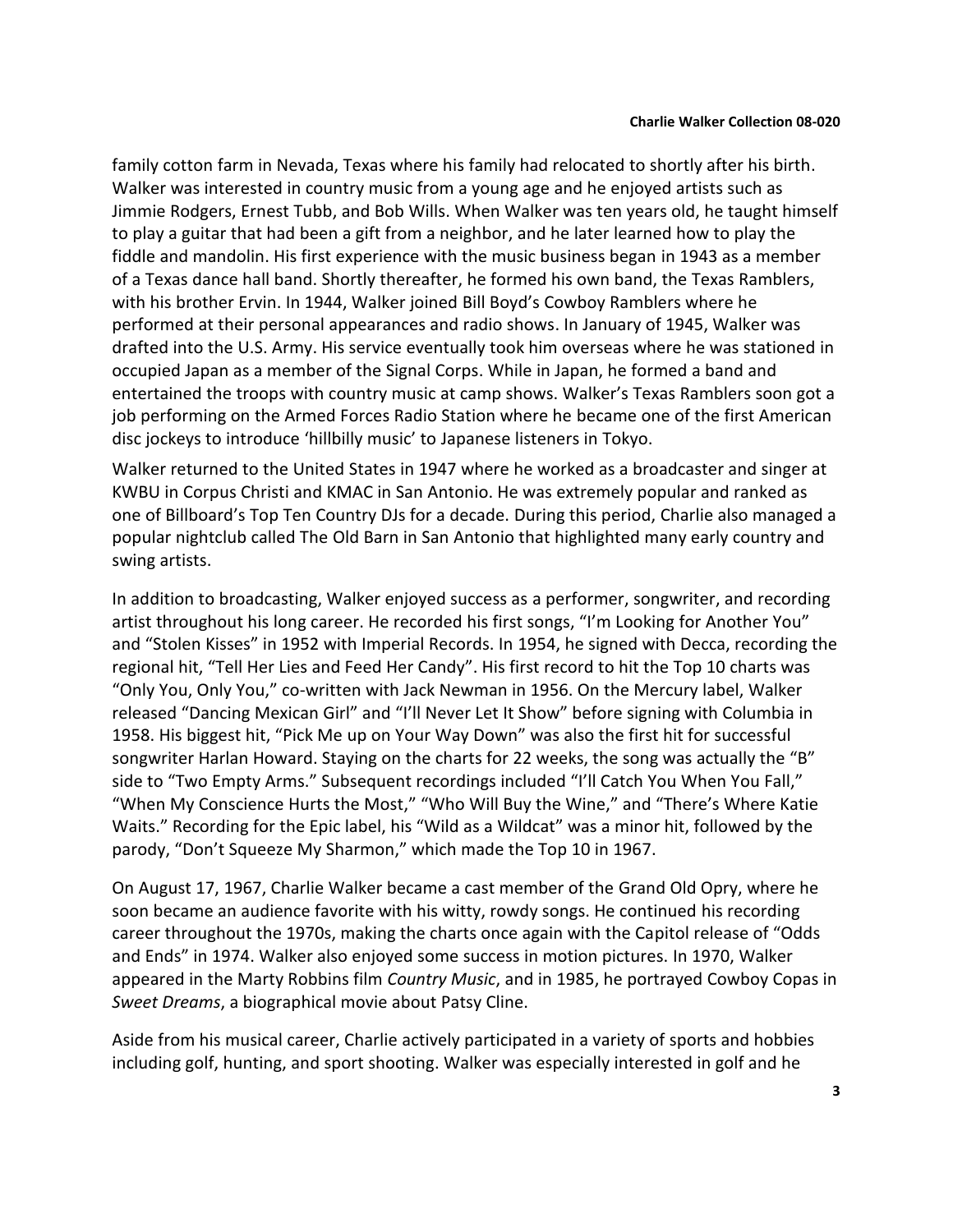played in about ten pro-celebrity tournaments each year as well as hosting a tournament under his own name. Walker was also a long time member of both the Shriners and Masons, eventually receiving the honor of becoming a Thirty-Third Degree Scottish Rite Mason.

Walker received many honors and awards over the course of his long career. In 1981, he was inducted into the Country Radio Hall of Fame, and in 2000, he was inducted into the Texas Country Music Hall of Fame. Walker also received numerous awards for his accomplishments in music, sports (golf, shooting), military, and community activities, and his long time membership in the Shriners and Masons.

Charlie Walker died at the age of 81 on September 12, 2008.

# **Scope and Content:**

This collection is comprised of books, serials, manuscripts, artifacts, photographs, and audio and visual recordings that represent the long life and prolific career of country music singer, songwriter, and disc jockey, Charlie Walker circa 1940s-2000s. The audio and visual materials, circa 1950s-2000s, are in multiple formats and represent performances, interviews, commercially released recordings, studio demos, and songwriter demos by Walker himself, other well-known country musicians and songwriters, as well as many recordings submitted to Walker by fans and amateur songwriters. The 1800+ still images in this collection, circa 1930s-2000s, represent all aspects of Walker's career, as well as his military service in occupied Japan, hobbies, social connections, and family life. Many of the photographs feature historically significant events and persons. The manuscript are comprised of correspondence, personal and financial records, newspaper/magazine articles and reviews, scrapbooks, posters, handbills, sheet music, catalogs etc. The Walker collection also includes many books, serials, and sheet music on mostly music, all cataloged separately.

# **Arrangement:**

Original order of the materials has been maintained in so far as possible. In the case where there was no obvious order, the processor devised the basic organizational scheme for the collections, reorganizing the materials within component groups where necessary. Manuscripts and correspondence have been filed chronologically at the folder and box level. The collection is organized into 4 series, with subsequent subseries.

#### **Series Description:**

# **Series 01: Manuscripts**

*Manuscript boxes MS01-MS31* Manuscript collection representing all aspects of Walker's professional and personal life circa 1920s-2000s.

Subseries 1: Business correspondence

Subseries 2: Correspondence – Fan mail

Subseries 3: Correspondence – Personal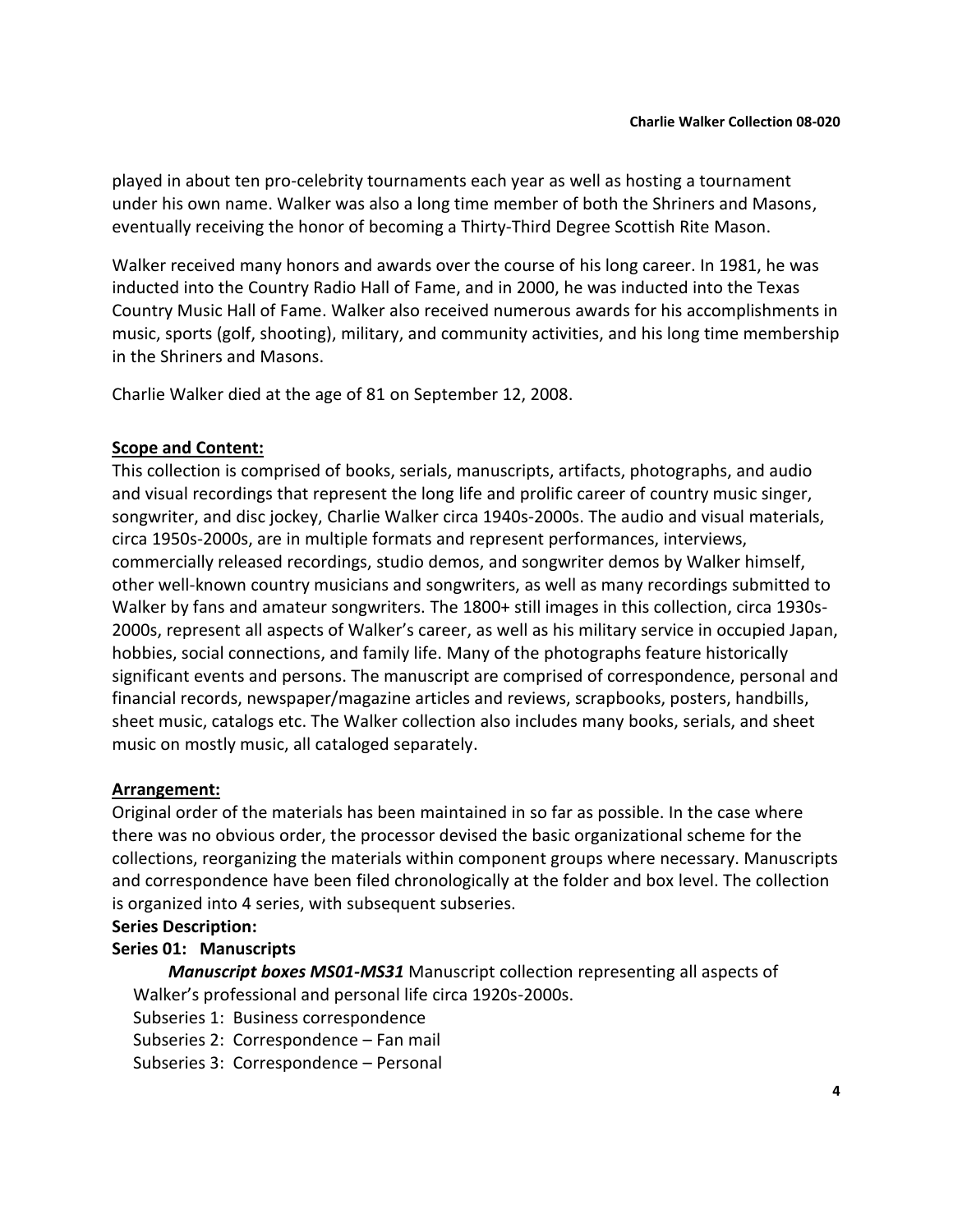Subseries 4: Performance & career related manuscripts Subseries 5: Personal manuscripts

# **Series 02: Scrapbooks and Photographs**

#### Subseries 1: Scrapbooks

*Scrapbooks MS-32 to MS-37* Scrapbooks containing photographs and manuscripts highlighting significant events in Walker's life and career.

Subseries 2: Photographs

*Photograph boxes MS-38 to MS-45* Boxes contain 1800+ photographs representing all aspects of Walker's life and music career circa 1940s-2000s as well as family and hobby related images.

# **Series 03: Artifacts**

# **Series 04: Audio / Visual Materials**

*Audio Video boxes 1-13* Contain audio and video in multiple formats circa 1950s-2000s. Collection features Walker as well as other prominent country musicians and songwriters in performance, studio, demos and commercially released recordings. Collection also includes many song demos sent by fans or amateur songwriters. For more information, contact Center staff.

# **Collection Contents: (Box/Folder List): Series 01- Manuscripts**

# **Subseries 1: Business correspondence**

*Box MS-01* Business correspondence ca. 1953-1989

**Folder 1**: 1953-1958. Radio related correspondence, KMAC, Jimmie Rodgers Memorial event. **Folder 2**: 1960-1969. Radio related correspondence, thank you notes, record label correspondence, telegrams.

**Folder 3**: 1970-1976. Thank-you letters, interview requests, fan club information.

**Folder 4**: 1977-1979. AFTRA correspondence, Country Music Hall of Fame ballots, fan club, thank-you notes.

**Folder 5**: 1980-1987. Radio and record label correspondence, thank-you notes. **Folder 6**: 1988-1989. Booking, Opry, thank-you notes, Tennessee Defense Force correspondence.

# *Box MS-02* Business correspondence ca. 1990-2008

**Folder 1**: 1990-1992. Booking, publicity, interview requests, broadcaster's hall of fame induction letter, political campaign related correspondence.

**Folder 2**: 1993-1994. Booking, thank-you notes, Opry, AFTRA, Country Music DJ Hall of Fame. **Folder 3**: 2000-2008. Opry, Texas Country Music Hall of Fame, interview transcript, induction into the George D. Hay Country Music Hall of Fame.

**Folder 4**: Undated business correspondence. Opry, thank-you notes, broadcasting, Dot Records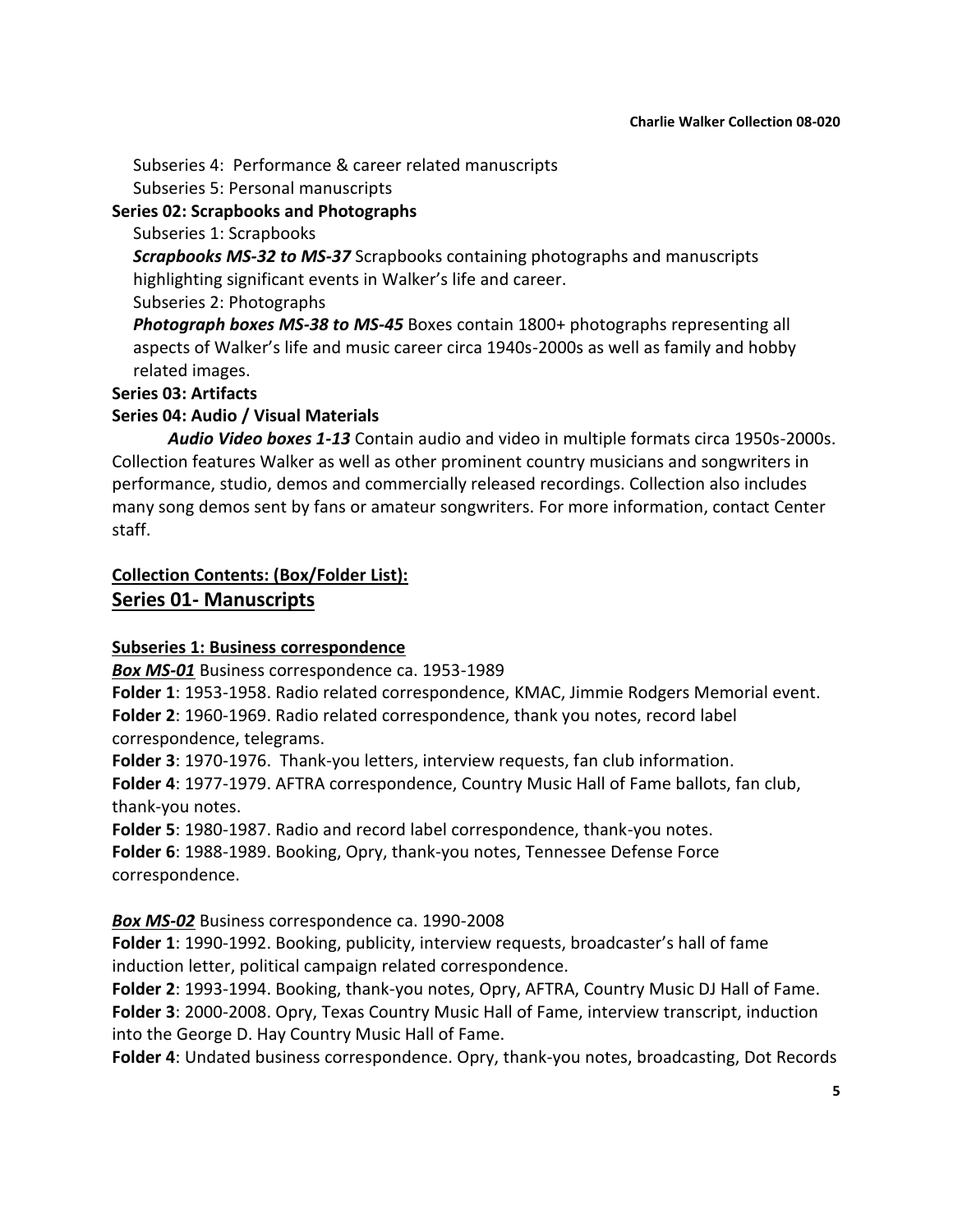correspondence.

*Box MS-03* Business/Financial correspondence ca. 1947-2004

**Folder 1**: 1947-1969. AFM dues, insurance paperwork.

**Folder 2**: 1971-1978. Capitol Records, personal finance, audits.

**Folder 3**: 1980-1989. Payment records (performance, royalties, etc.), accounting, AFTRA.

**Folder 4**: 1990-1997. AFTRA/AFM pensions, retirement.

**Folder 5**: 2000-2004. AFTRA/AFM pensions, retirement.

*Box MS-04* Business correspondence-contracts ca. 1960s-1990s.

**Folder 1**: 1960s. Performance, recording contracts, including Columbia recording contract, 1963.

**Folder 2**: 1970s. Recording contracts (Columbia, CBS, RCA, Capitol, Dis-Co), performance contracts.

**Folder 3**: 1980-1984. Contracts from Acuff-Rose, AFTRA, WSM, performance contracts, television appearances.

**Folder 4**: 1985-1987. AFM, AFTRA contracts, performance contracts, MCA recording contract, international work permits.

**Folder 5**: 1988. Performance contracts.

**Folder 6**: 1989. License agreements, Opry/TV performance contracts, Canadian contracts.

**Folder 7**: 1990-1993. Performance contracts (incl. Nashville Now TV show), Stonewall Jackson tribute recording release forms.

*Box MS-05* Business correspondence-payments and royalties ca. 1966-2008.

**Folder 1**: 1966-1969. Payments from Hubert Long Talent Agency, Columbia, and Decca Records.

**Folder 2**: 1970-1974. Payments from Hubert Long Talent Agency, CBS, RCA, and Capitol Records.

**Folder 3**: 1975-1979. Payments from Atlas Talent Agency, Capitol, CBS Records, AFTRA payments.

**Folder 4**: 1980-1989. Payments from AFTRA, Hee Haw, WSM.

**Folder 5**: 1990-1998. AFTRA, Opryland payments.

**Folder 6**: 2000-2008. AFTRA, Opryland, pension, CBS Cable Network, Sony publishing payments.

*Box MS-06* Business correspondence ca. 1945-2000.

**Folder 1**: 1945. Song pitches from Lew Mel (*Love Will Find a Way*) and Chaw Mank. **Folder 2**: 1965-1968. Song pitches from Leon McAuliffe, Red River Dave. Radio related correspondence.

**Folder 3**: 1970-1979. Song pitches (Cindy Walker etc.), performance inquiries, radio, thank-you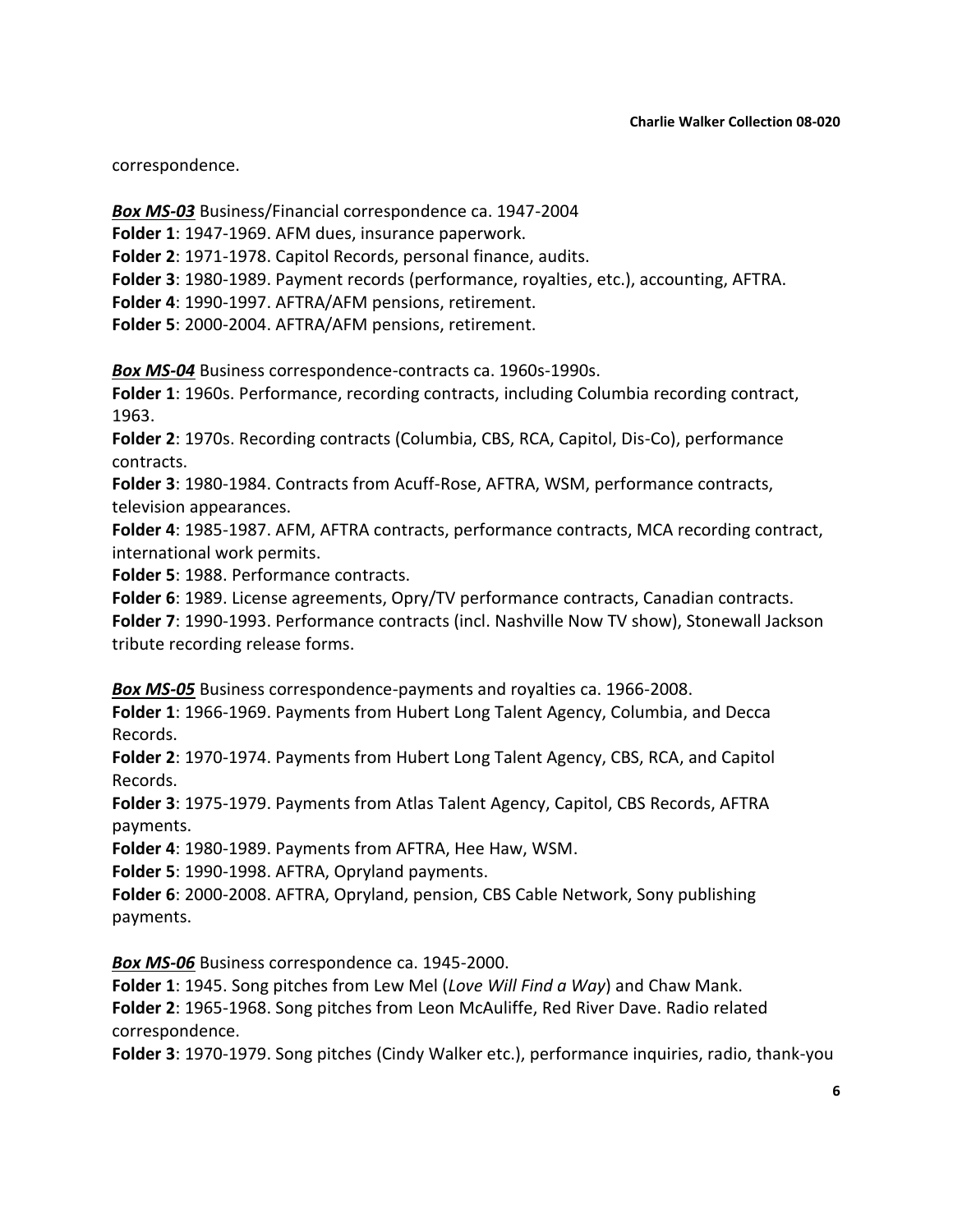#### **Charlie Walker Collection 08-020**

notes, inquiries from European press.

**Folder 4**: 1980-1989. Song pitches, thank-you notes, discography inquiry.

**Folder 5**: 1990-1998. Song pitches, thank-you notes, performance/interview inquiries, Opry correspondence.

**Folder 6**: 2000-2008. AFTRA retirement, NACMAI Hall of Fame package.

**Folder 7**: Undated correspondence. Radio PSA scripts, Nashville Network scripts, song pitches.

*Box MS-07*: 1960s-2000s. Performance contracts *[some items from this box have been moved to Box 30 due to restrictions.]*

**Folder 1**: 1960s-1970s. Performance and recording contracts from Columbia, Music Country USA TV show, etc.

**Folder 2**: 1975. Performance contracts from Atlas Artist Bureau Inc.

**Folder 3**: 1976. Performance contracts from Atlas Artist Bureau Inc.

**Folder 4**: 1977-1979. Performance and recording contracts from Atlas, Shelby Singleton.

**Folder 5**: January-June 1980. Performance contracts from Atlas Artist Bureau Inc. Also includes some airline tickets with contracts.

**Folder 6**: July-December 1980. Performance contracts from Atlas Artist Bureau Inc., Joe Taylor Artist Agency, Smiley Wilson Agency.

**Folder 7**: 1981. Performance contracts from Atlas Artist Bureau Inc., Smiley Wilson Agency, Trans World Artist, Joe Taylor Artist Agency, etc.

**Folder 8**: 1982. Performance contracts from Atlas Artist Bureau Inc., Joe Taylor, AFM, etc.

**Folder 9**: 1983. Performance contracts from AFM Local 257, Trans World, Dick Shuey.

**Folder 10**: 1984-1987. Performance contracts: Atlas Artist Bureau Inc., Dick Shuey, AFM, etc.

**Folder 11**: 1988. Performance contracts from AFM, Tessier-Marsh Talent Inc.

**Folder 12**: 1989. Performance contracts from Billy Deaton, CA-Promotion

**Folder 13**: 1990s-2000s & undated contracts. Performance for Nashville Now, Celebrity Outdoors, AFM, etc.

*Box MS-08*: Financial manuscripts. Bills, receipts, accounting, etc. *[some items from this box have been moved to Box 30 due to restrictions.]*

**Folder 1**: ca. 1992. Materials relating to Walker's run for Senate.

**Folder 2**: 1968-1993. Personal finance. Loans, home improvement, banking.

**Folder 3**: ca. 1970s-1990s. Insurance, retirement, AFTRA, Opry Trust Fund, etc.

**Folder 4**: ca. 1977. AFTRA royalty reports.

**Folder 5**: ca. 1944-2008. Pay stubs for Walkers radio, recording, and film work.

**Folder 6**: ca. 1978-2006. WSM-Opry pay stubs.

**Folder 7**: ca. 1958-1982. Accounting, performance income.

**Folder 8**: Various dates. Unsorted bills, receipts, checks.

**Folder 9**: Various dates. Unsorted bills, receipts, checks.

**Folder 10**: Various dates. Unsorted bills, receipts, checks.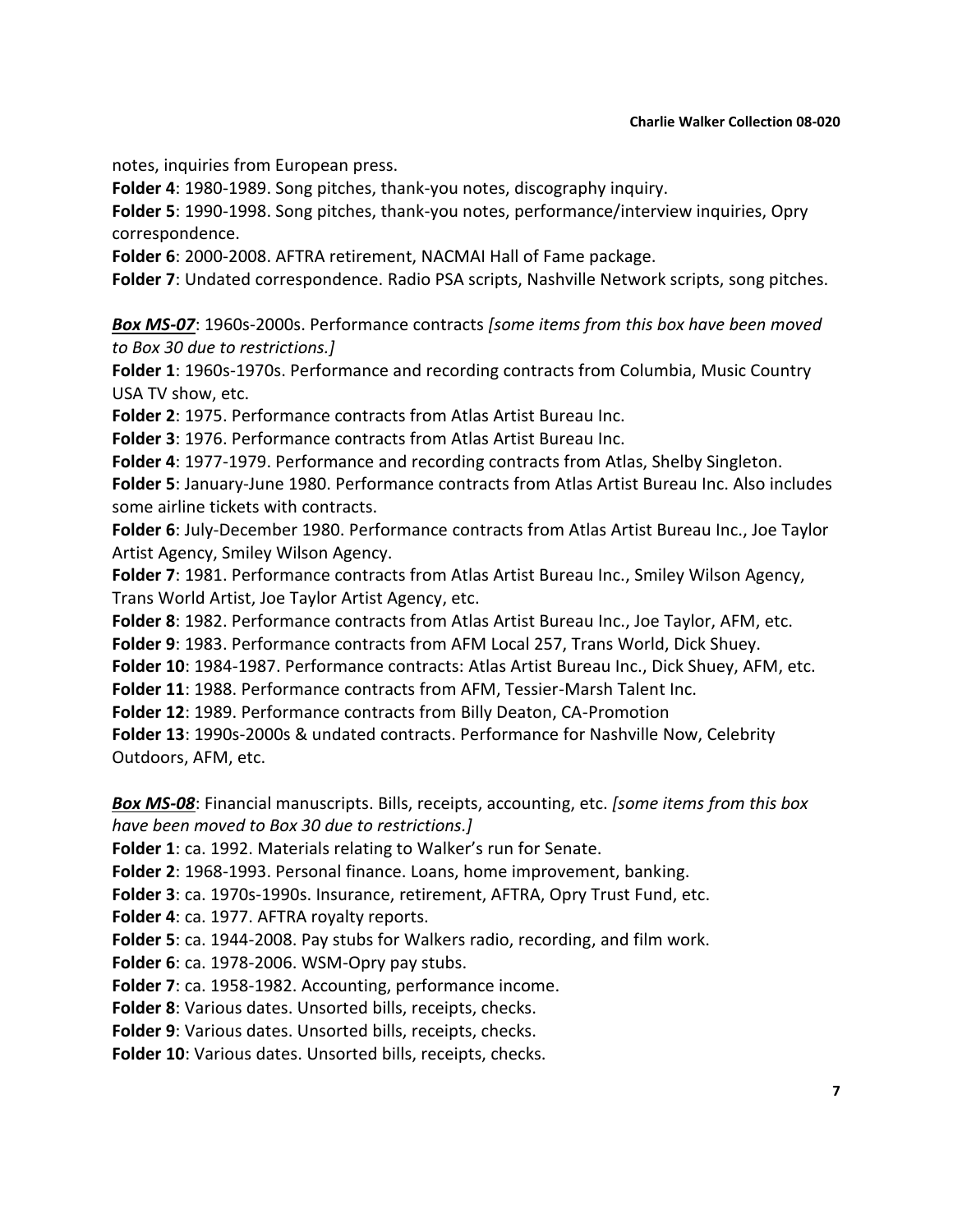*Box MS-09*: Financial manuscripts. Unopened bank statements and phone bills.

*Box MS-10:* Airline tickets ca. 1970s-1990s. Tickets issued to Walker for travel to performances.

#### **Subseries 2: Correspondence-Fan mail**

*Box MS-11* Postcards with compliments and song requests sent to Walker during his tenure with Bill Boyd and the Cowboy Ramblers. Circa 1944-1947.

*Box MS-12* Letters with compliments and song requests sent to Walker during his tenure with Bill Boyd and the Cowboy Ramblers. February 1944 to September 1947.

*Box MS-13* Fan mail ca. 1950s-1989. **Folder 1**: ca. 1950s-1960s. Letters written to Walker by fans. **Folder 2**: 1970-1979. Letters written to Walker by fans. **Folder 3**: 1980-1985. Letters written to Walker by fans. **Folder 4**: 1986-1987. Letters written to Walker by fans. **Folder 5**: 1987-1989. Letters written to Walker by fans.

*Box MS-14* Fan mail ca. 1990-2008, including undated correspondence.

**Folder 1**: 1990-1993. Letters written to Walker by fans.

**Folder 2**: 1994-1995. Letters written to Walker by fans.

**Folder 3**: 1996-1999. Letters written to Walker by fans.

**Folder 4**: 2000-2008. Letters written to Walker by fans.

**Folder 5**: Undated. Letters written to Walker by fans.

#### **Subseries 3: Personal correspondence**

*Box MS-15* Correspondence-Letters written to Walker by family, friends, and acquaintances, ca. 1950s-1983.

**Folder 1**: 1950s. Letter to Walker from Ernest Tubb. Telegrams from Cindy Walker and Big D Jamboree cast.

**Folder 2**: 1960s. Letters written to Walker by family, friends, and acquaintances.

**Folder 3**: 1970-1973. Letters written to Walker by family, friends, and acquaintances, including letters from friends - Europe.

**Folder 4**: 1974-1976. Letters written to Walker by family, friends and acquaintances. Includes some golf-related correspondence.

**Folder 5**: 1980-1981. Letters written to Walker by family, friends, and acquaintances. Includes letter from Marvin Montgomery of the Light Crust Doughboys.

**Folder 6**: 1982-1983. Letters written to Walker by family, friends, and acquaintances.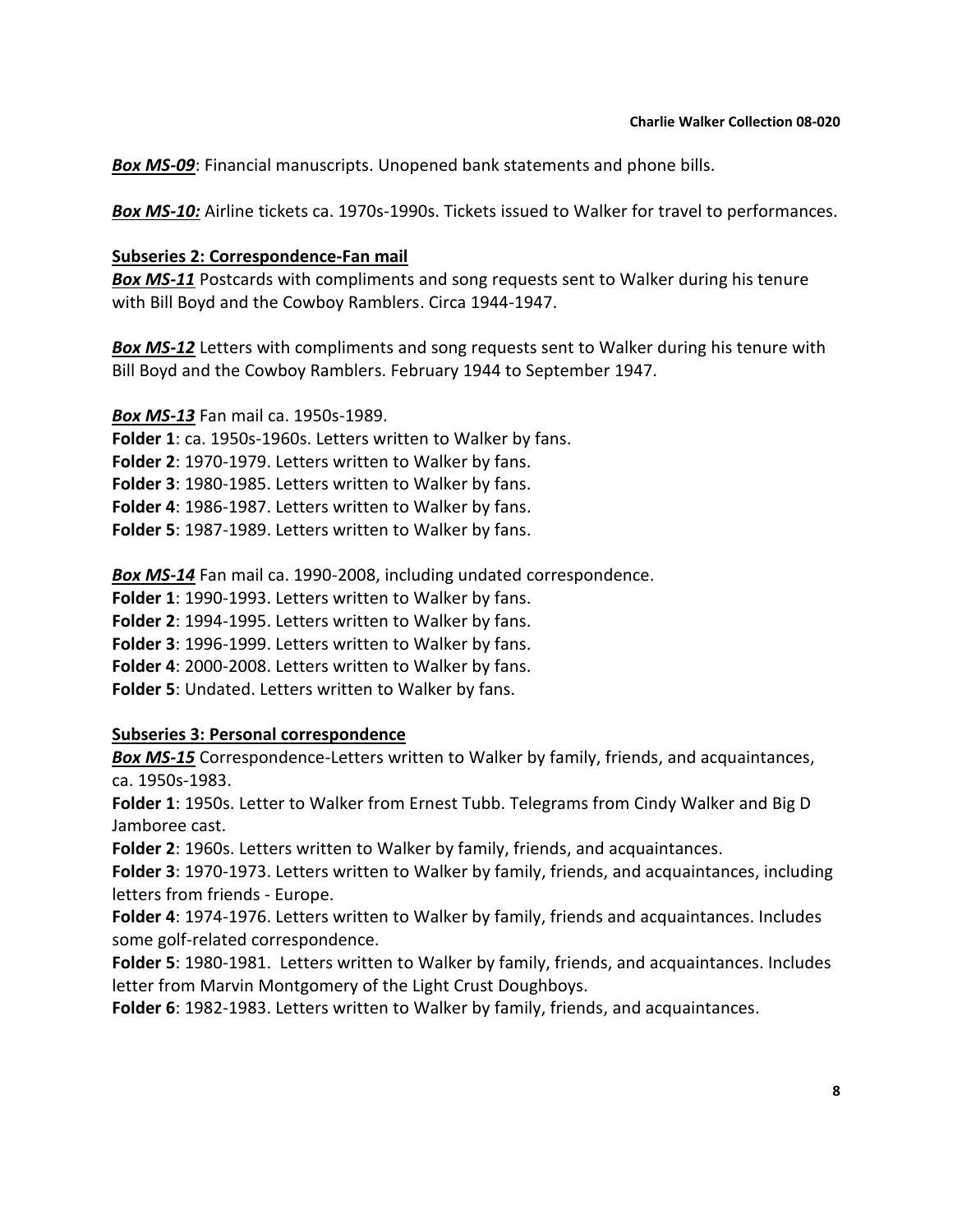*Box MS-16* Correspondence-Letters written to Walker by family, friends, and acquaintances, ca. 1984-1989.

**Folder 1**: 1984-1985. Letters written to Walker by family, friends, and acquaintances.

**Folder 2**: 1986. Letters written to Walker by family, friends, and acquaintances. Includes letter from Cowboy singer Bob Atcher and numerous Christmas cards.

**Folder 3**: 1987. Letters written to Walker by family, friends, and acquaintances. Includes Shrine/Masonic letters, letter from Marty Stuart.

**Folder 4**: 1988. Letters written to Walker by family, friends, and acquaintances. Includes hunting related correspondence.

**Folder 5**: 1989. Letters written to Walker by family, friends, and acquaintances. Includes large quantity of hunting related correspondence.

*Box MS-17* Correspondence-Letters written to Walker by family, friends, and acquaintances, ca. 1990-1994.

**Folder 1**: 1990. Letters written to Walker by family, friends, and acquaintances. Includes hunting, thank you notes, etc.

**Folder 2**: 1990 Christmas greetings from family and friends, 1990.

**Folder 3**: 1991. Letters written to Walker by family, friends, and acquaintances. Includes hunting, golf, Masons, newspaper clippings, and thank you notes.

**Folder 4**: 1992-1993. Letters written to Walker by family, friends, and acquaintances.

**Folder 5**: 1994. Letters written to Walker by family, friends, and acquaintances.

*Box MS-18* Correspondence-Letters written to Walker by family, friends, and acquaintances, ca. 1995-1999.

**Folder 1**: 1995. Letters written to Walker by family, friends, and acquaintances.

**Folder 2**: 1996. Letters written to Walker by family, friends, and acquaintances. Hobbies, thank you notes, military reunions.

**Folder 3**: 1997. Letters written to Walker by family, friends, and acquaintances. Hobbies, thank you notes, military reunions.

**Folder 4**: 1998. Letters written to Walker by family, friends, and acquaintances. Hobbies, thank you notes, military reunions.

**Folder 5**: 1999. Letters written to Walker by family, friends, and acquaintances. Hobbies, thank you notes, etc.

*Box MS-19* Correspondence-Letters written to Walker by family, friends, and acquaintances, ca. 2000-2008 & undated correspondence.

**Folder 1**: 2000-2004. Letters written to Walker by family, friends, and acquaintances.

**Folder 2**: 2005-2008. Letters written to Walker by family, friends, and acquaintances.

**Folder 3**: Undated. Letters written to Walker by family, friends, and acquaintances.

**Folder 4**: Original news clippings that were included with correspondence.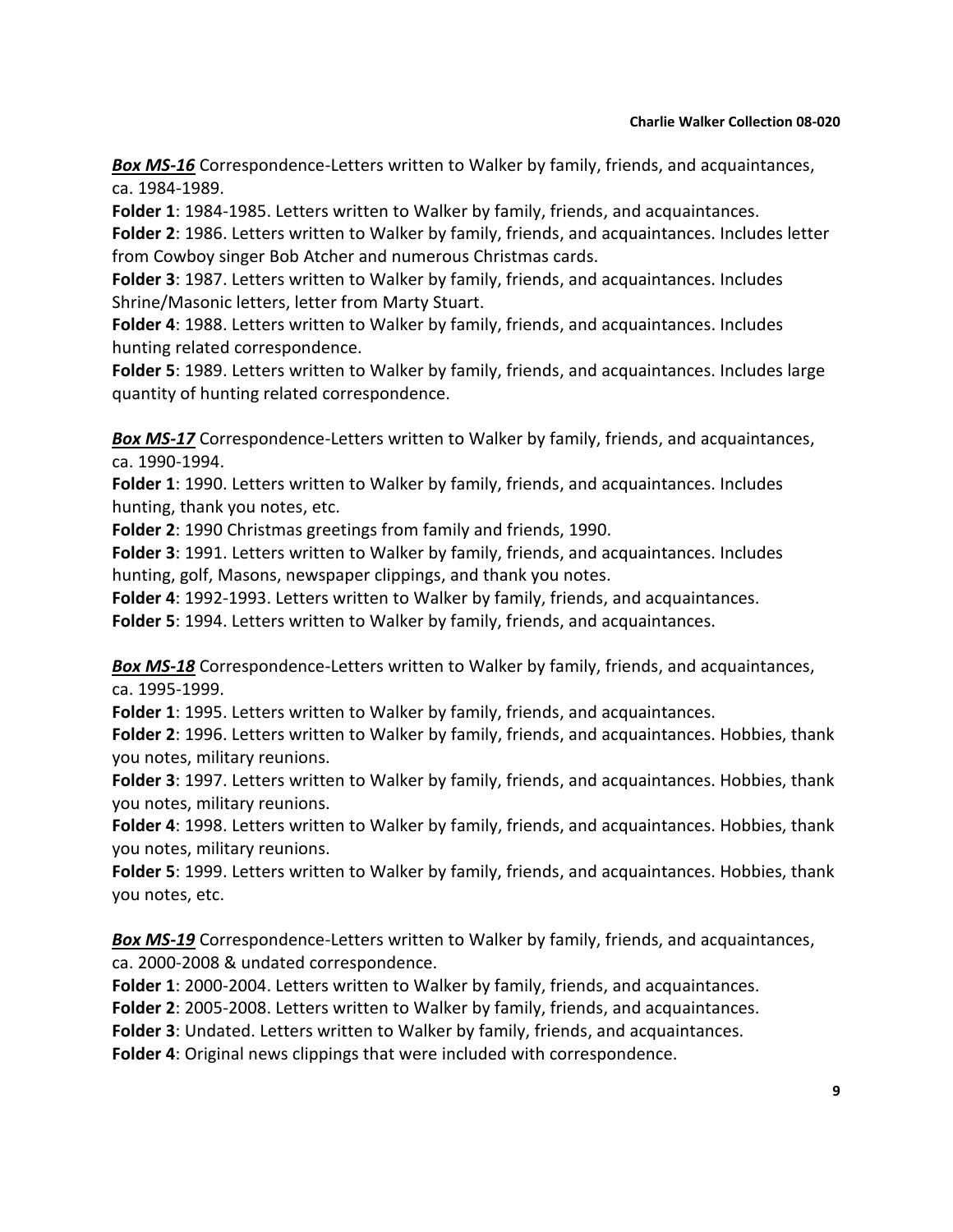*Box MS-20* Correspondence-Letters to Walker from politicians and celebrities, ca. 1950s-1990s, and correspondence from Walker's run for Senate.

**Folder 1**: 1950s-1990s. Correspondence to Walker from noteworthy individuals such as Hank Thompson, Webb Pierce, Ernest Tubb, Buck Owens, and politicians. Also contains contract for performance by Hank Williams (September 1952).

**Folder 2**: 1992. Correspondence relating to Walker's run for Senate in 1992.

#### **Subseries 4: Performance & career related manuscripts**

*Box MS-21* Performance, career manuscripts, ca. 1950s-2008.

**Folder 1**: ca. 1950s-1960s. News clippings relating to Walker's performances.

**Folder 2**: 1970s. News clippings relating to Walker's performances.

**Folder 3**: 1980s. News clippings relating to Walker's performances.

**Folder 4**: 1990s-2000s. News clippings relating to Walker's performances.

**Folder 5**: Undated. News clippings relating to Walker's performances.

**Folder 6**: ca. 1957-early 1960s. Jimmie/Carrie Rodgers memorial items.

**Folder 7**: ca. 1951-1956. News clippings relating to the Jimmie Rodgers memorial events held in Meridian, MS.

**Folder 8**: ca. 1990s, Walker discography. Some of this material relates to the Bear Family reissue of Walker's recordings.

**Folder 9**: ca. 1956-1995. Scripts for Grand Ole Opry shows, TV shows, commercials, "Sweet Dreams" film, etc.

**Folder 10**: 1961-2008. Newspaper obituaries for Walker and other country music figures such as Carrie Rodgers, Bill Boyd, etc.

**Folder 11**: Walker biographical materials. Bio sheets on Walker – Mercury, Starday, and Dot labels.

**Folder 12**: 1967-2008. Walker's schedules and itineraries for live performance, TV appearances. **Folder 13**: 1973-1998. Biographies of Walker.

**Folder 14**: ca. 1978. Fan Fair, Charlie Walker fan club materials.

**Folder 15:** ca. 1960s-2000s. Mostly biographical materials relating to Walker as a member of the Grand Ole Opry.

*Box MS-22* Performance, career manuscripts, ca. 1940s-2000s.

**Folder 1**: ca. 1950s-1990s. Magazine articles featuring Walker.

**Folder 2**: ca. 1940s-2000s. Materials relating to Walker's career as a DJ.

**Folder 3**: No date. Materials relating to Walker's career as a DJ.

**Folder 4**: ca. 1967-1971. Press clippings relating to Walker's appearances at the San Antonio Stock Show.

**Folder 5**. ca. 1967-1971. Manuscripts and promotional materials relating to the San Antonio Stock Show.

**Folder 6**: copyright dates ca. 1944-1990s. Lyrics for songs performed by, or pitched to, Walker.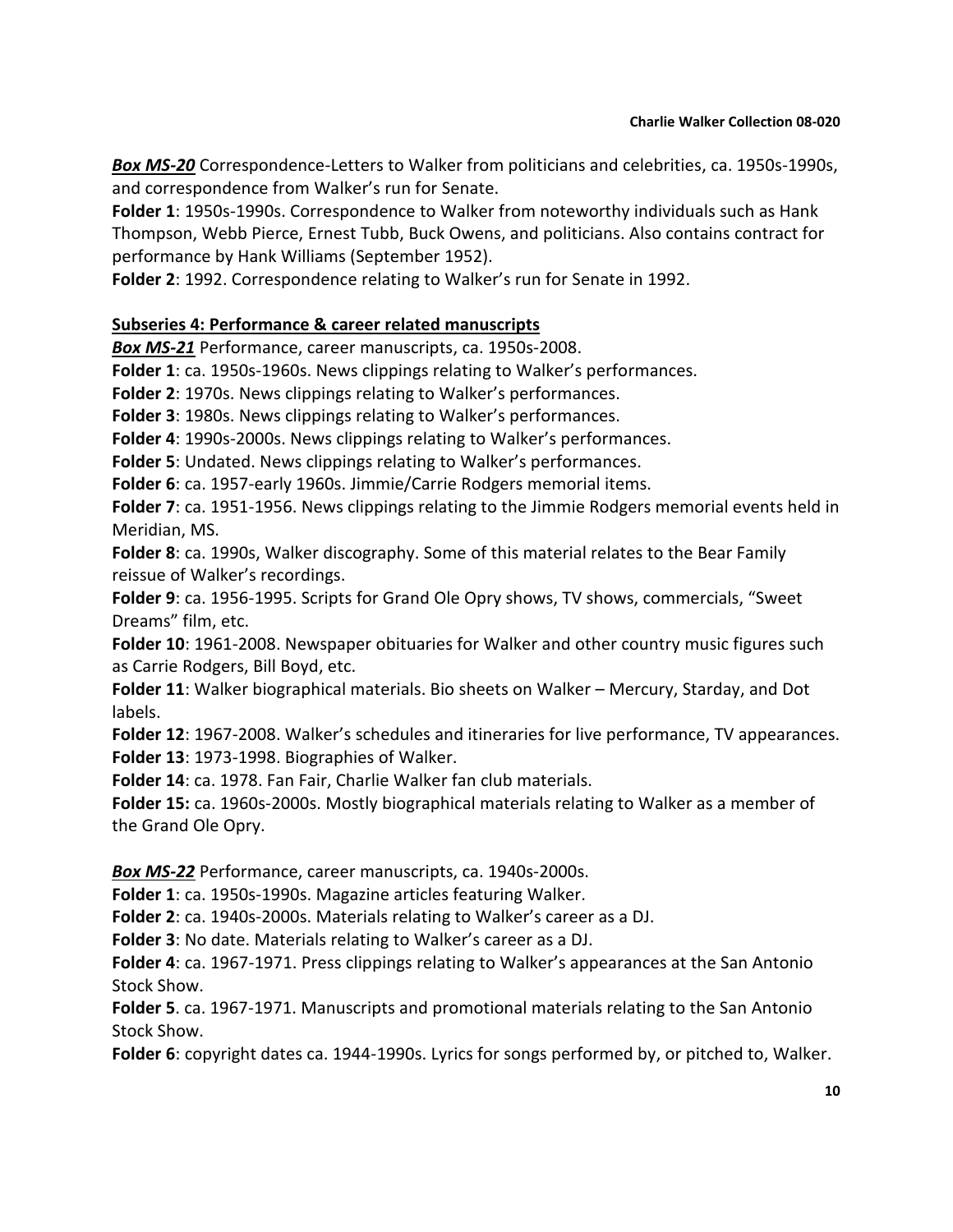**Folder 7**: Undated. Lyrics for songs performed by, or pitched to, Walker. Some items hand written on studio stationery, audio tape labels, etc.

**Folder 8**: ca. 1940s-1980s. Materials used to promote Walker's performances and recordings.

#### **Subseries 5: Personal manuscripts**

*Box MS-23* Personal manuscripts relating to military service (Tennessee Defense Force), awards & certificates, Walker's political career, his funeral, etc.

**Folder 1**: ca. 1990s. Tennessee Defense Force award and documents.

**Folder 2**. ca. 1940s-1990s. Handbooks & newspaper articles on the Tennessee Defense Force.

**Folder 3**: 1947. Press release/written account of auto accident experienced by Walker and his band in 1947.

**Folder 4**: ca. 1992. Original news clippings relating to Walker's run for Senate.

**Folder 5**: ca. 1990s. Original news clippings relating to the Tennessee Defense Force.

**Folder 6**: May-August, 1992. Documents & news clippings relating to Walker's 1992 Senate run. **Folder 7**: ca. 1950. Government documents for home buying veterans and program from army discharge ceremony.

**Folder 8**: No dates. News clippings featuring Walker's wives.

**Folder 9**. ca. 1960s-1990s. Newspaper clippings featuring Walker in military/veteran's related events.

**Folder 10**. No date. Walker's suit measurements.

**Folder 11**: 2008. Schedule from celebration (funeral?) of Walker's life.

**Folder 12**: ca. 1960s-1990s. Walker family weddings and newspaper clipping for anniversary of Walker's parents.

**Folder 13**: ca. 1980s-2000s. Awards, honors, and certificates for Walker. [some originals and a number of photocopies of originals that have been scanned].

**Folder 14**: ca. 1964-2009. Photocopies of newspaper accounts of awards, honors received by Walker.

**Folder 15**. ca. 1990s. Original newspaper accounts of awards, honors received by Walker.

**Folder 16**: ca. 1950s. Original awards, honors, and certificates received by Walker.

**Folder 17**: ca. 1960s. Original awards, honors, and certificates received by Walker.

**Folder 18**: ca. 1970s. Original awards, honors, and certificates received by Walker.

**Folder 19**: ca. 1980s. Original awards, honors, and certificates received by Walker.

**Folder 20**: ca. 1990s. Original awards, honors, and certificates received by Walker.

**Folder 21**: ca. 2000s. Original awards, honors, and certificates received by Walker.

**Folder 22**. No date. Original awards, honors, and certificates received by Walker. Also includes an award for Pee Wee King from the state of Kentucky.

**Envelope 23**: 1943. Walker's school notebook. Contains original assignments, essays, and grades from "Tech Hi" 1943.

**Folder 24**: ca. 1960s-2000s. Collection of miscellaneous items (Army parachute team folder,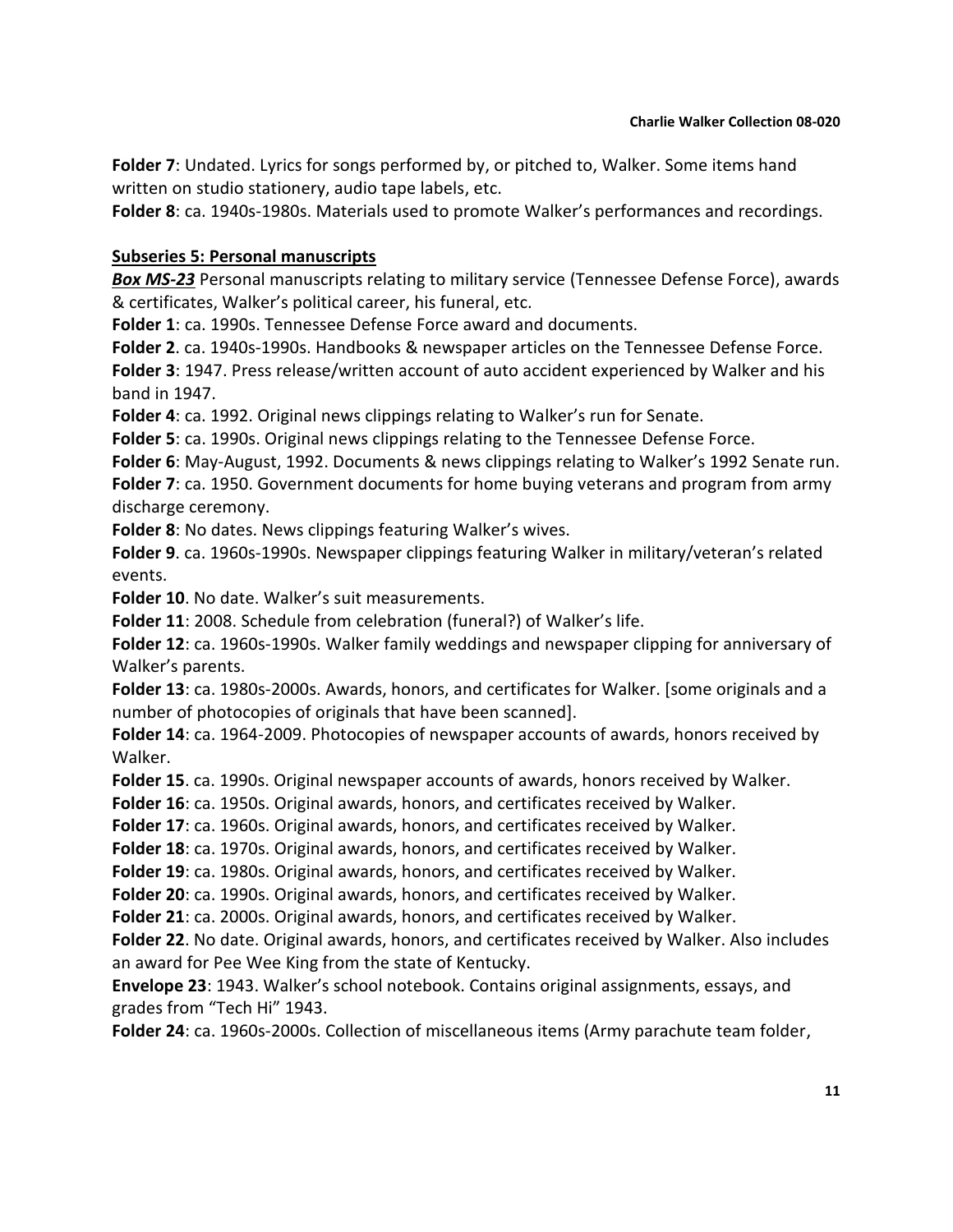etc.). Also includes ca. 1950s-60s order blank from Hatch Showprint in Nashville.

*Box MS-24* Hobby (golf, hunting, Mason/Shrine) related manuscripts **Folder 1**: ca. 1980s. Manuscripts and newsprint related to Walker's Pro Celebrity Golf Tournament. **Folder 2**: ca. 1960s-1990s. News clippings relating to Walker's interest in golf. **Folder 3**: ca. 1950s-1990s. Golf related brochures, programs, and scorecards. **Folder 4**: ca. 1990s-2000s. Papers relating to Walker's sponsored or hosted golf tournaments. **Folder 5**: ca. 1970s-1990s. News clippings featuring Walker on hunting trips. **Folder 6**: ca. 1980s-2000s. Hunting related manuscripts. Brochures, Walker's hunting license, shooters club directory, etc. **Folder 7**: ca. 1990s. News clippings featuring Walker in Masonic or Shrine related activities. **Folder 8**: ca. 1950s-1990s. Mason & Shrine related manuscripts, brochures, and clippings. Also includes book of 1992 proceedings of M.W. Grand Lodge. **Folder 9**: ca. 1970s. Paperwork for purebred dogs. **Folder 10**: 1960, 1967. Brochures for horse racing at Santa Anita and Arizona Downs. **Folder 11**: ca. 1940s-1990s. Newspaper clippings relating to miscellaneous friends, family.

**Folder 12**: ca. 1990s. Scorecards, schedules relating to youth baseball in the Nashville, TN area. **Folder 13**: 1981. Materials relating to Walker's health food store, The Magic Mill. Newspaper article, financial papers, brochures, schedules, map and layout for advertisement.

*Box MS-25* Original newsprint. Clippings and entire papers, many include pieces about Walker; others are items saved by Walker.

*Box MS-26* Serials & publications with reference to Walker. These serials are duplicates of items already held in the Center's collection but have been retained due to their having been in Walker's belongings.

*Box MS-27* Sheet music ca. 1960s-1970s. Contains sheet music examples of many of Walker's hit songs as well as a folder of songs from Jim Reeves enterprises (Tuckahoe Music, Open Road Music, Acclaim Music Inc.)

*Box MS-28* Date books, calendars ca. 1970s-1990s. Collection of calendars and datebooks with personal notes inscribed by Walker to mark performance dates, etc.

*Box MS-29* Business cards ca. 1960s-1990s. Large assortment of unsorted business cards. Also includes a number of small, handwritten notes with addresses, phone numbers, etc.

*Box MS-30: RESTRICTED* Personal manuscripts (military, health, genealogical records). *Please contact Archivist for use of these materials.*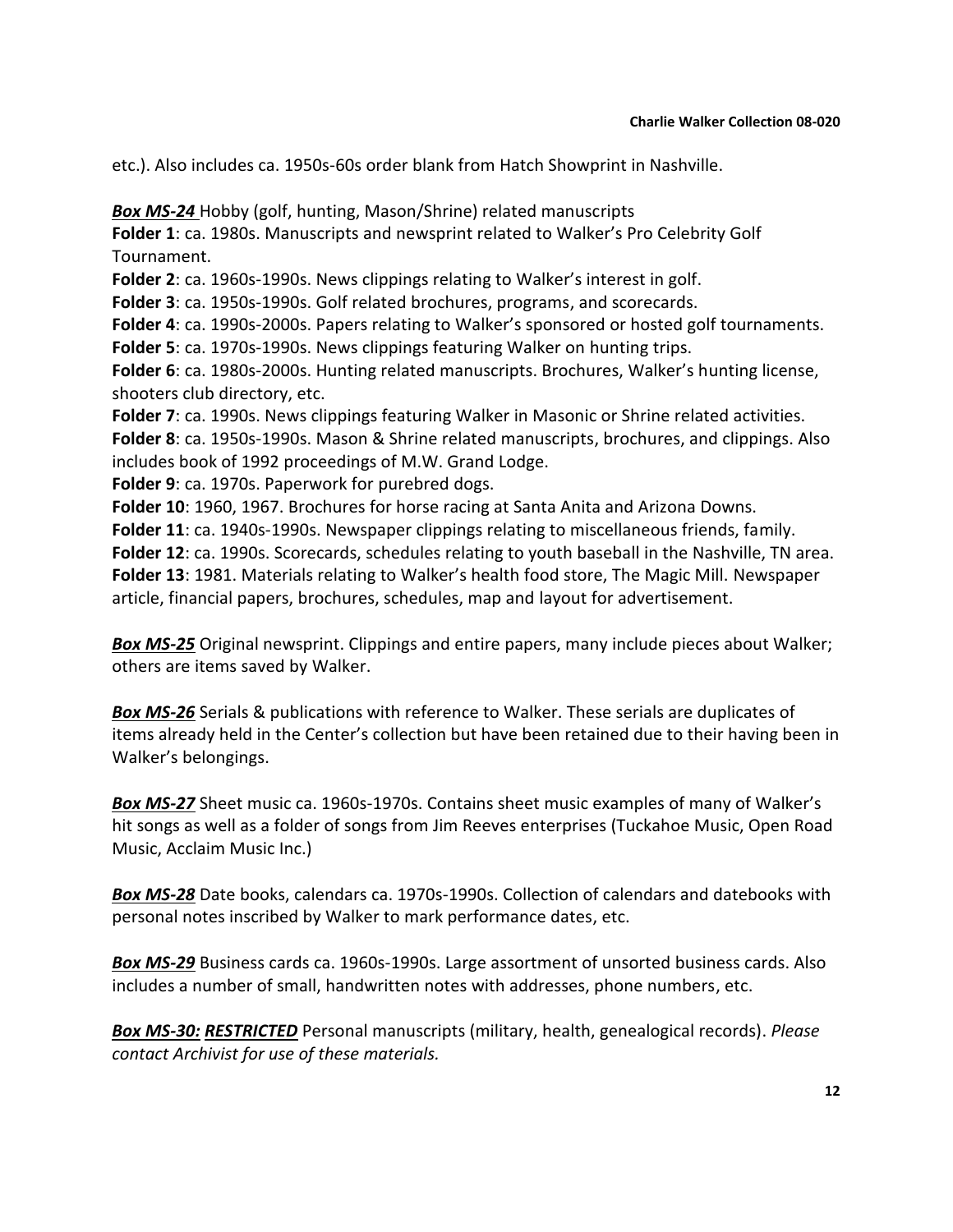*Box MS-31: RESTRICTED* Personal manuscripts (military, health, genealogical records). *Please contact Archivist for use of these materials.*

*Box MS-32:* Oversized materials Awards/Certificates (11) 1<sup>st</sup> Annual Charlie Walker Golf Tournament poster 1986 & 1987 One Shot Hunt Magazine Photograph of Arlington Baseball Field Laminated page of Billboard with article about Walker Poster of *Close down All the Honky Tonks* album cover D'Angleico Guitar poster with cartoon of artists, including Walker Proof of Epic Records ad for *Record World* 5/12/67 Small Texas state flag with note from fan written on it Homemade birthday card [from fan]

# **Series 02: Scrapbooks and Photographs**

**Subseries 1: Scrapbooks** [For a detailed list of photographs, contact Center staff.] *Scrapbook MS-33* Scrapbook relating to the Cowgirl Sweetheart contest ca. late 1940s and Walker's career as radio DJ. Contains newspaper articles, photographs, advertisements, performance documents, etc.

*Scrapbook MS-34* Scrapbook of 1949 "Cowgirl Sweetheart" contest. (Contestants with Walker in variety of settings). Also contains tourist/street scenes of occupied Japan.

*Scrapbook MS-35 "1944-1946"* Scrapbook of early photographs of Walker. Contains family photos of young Charlie, as well as fan mail and photos from his stint with Bill Boyd (1944). Also contains military documents (induction notice, identification cards, etc.), as well as photos of Walker in occupied Japan with band and other army friends. Also contains images of Japanese civilians, musicians, and street scenes.

*Scrapbook MS-36 "Charlie's Business Documents"* Scrapbook compiled by Connie Walker. Documents, 1950-1969, represent Walker's recording, performing, DJ, songwriting, and royalty contracts. Features contracts from Sure Fire, Acuff Rose, Commodore, Pamper Music, Decca, Starday, Columbia, etc. Correspondence from Don Law, Paul Cohen, etc.

*Scrapbook MS-37 "Charlie and Friends Photos"* Scrapbook of Walker throughout his career contained in a scrapbook compiled by Connie Walker (ca. 1940s-1990s.) Contains many glossy promo photos of well-known country music artists with inscriptions to Walker. Box also contains some loose photographs.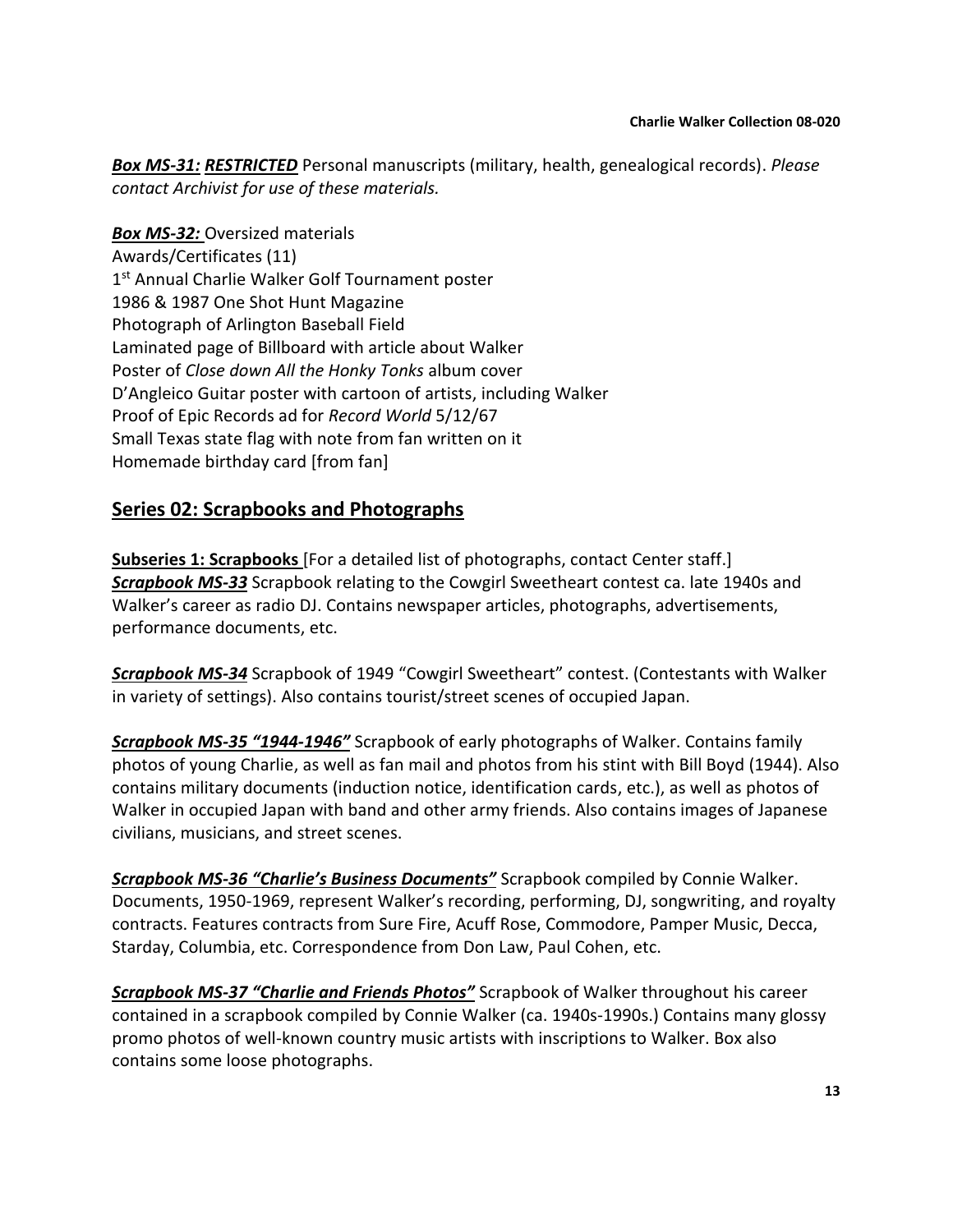*Scrapbook MS-038 "Charlie in Print"* Scrapbook contains many images of Walker and others at the Jimmie Rodgers memorial event in Meridian, MS. Scrapbook also contains important manuscripts (ca. 1944-1970s) such as a letter to parents after induction into the army, performance/radio contracts, script from *Sweet Dreams*, newsprint reviews, and concert adverts.

**Subseries 2: Photographs** [For a detailed list of photographs, please contact Center staff.] *Photograph Box MS-39 "Early Years"* Images of Walker's youth, early career (circa 1940s-1950s) in Texas as musician and DJ. Photos of Walker with family, at radio stations, at performances, etc.

*Photograph Box MS-40 "Military, WWII and Occupation"* Images from Walker's service in occupied Japan, circa 1945-46. Images of Walker and his band, street scenes, ships, vehicles, fellow soldiers, etc.

*Photograph Box MS-41 "Just Charlie"* Images of Walker (ca. 1950s-1990s) throughout his career. Promo pictures, at social events, performances, etc.

*Photographs Box MS-42 "Fans, Friends and Business"* Walker (ca. 1950s-1990s) with friends, family, fans, and fellow musicians in social settings throughout his career. Also contains some correspondence with photographs. *"Ceremonies, awards, honors"* Images of Walker at special events and receiving awards from military, radio, Texas Country Music Hall of Fame, etc., ca. 1950s-1990s.

*Photographs Box MS-43 "Celebrities and Charlie"* Images of Walker from throughout his career (ca. 1950s-1990s) with well-known musicians, athletes, politicians, etc. Also contains original promo photos from stars such as Spade Cooley, Red Sovine, Maddox Bros & Rose, Hank Williams, Webb Pierce, etc., many of which are signed to Walker.

*Photograph Box MS-44 "Hunting, Golf, Hobbies"* Images of Walker (ca. 1960s-1990s) golfing, attending Opry duck hunts, shooting competitions, various social events, etc.

*Photograph Box MS-45 "Masons and Shriners"* Images of Walker at various Mason/Shriners related events, performances, parades, award ceremonies, etc., ca. 1980s-2000s.

# **Series 03: Artifacts**

*Box MS-46* Western wear catalog. Ca. 1960s catalog for Gross Original custom western wear of Denver, CO. Book contains examples of design and samples of cloth.

*Box MS-47* One large box containing a wide variety of three-dimensional artifacts from Charlie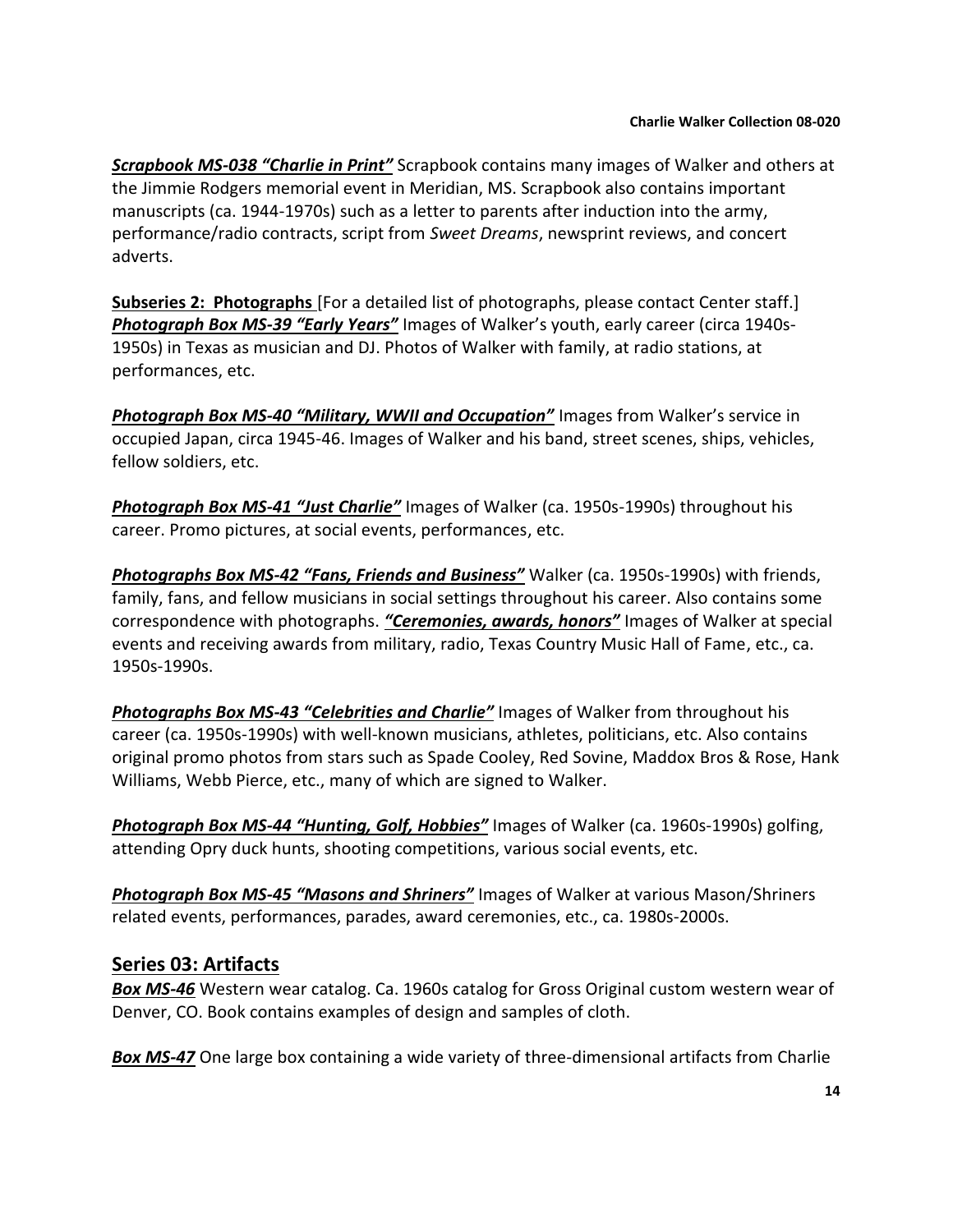Walker. Includes souvenir judge's gavel, Charlie Walker Celebrity Golf scramble hat, I.D. badges, bumper stickers, patches, "Rock grass seeds" promotional item for Walker record on Plantation label, picks, pens, belt buckles, etc.

# **Series 04: Audio / Visual Materials** [For a detailed list, contact Center staff.]

*Box MS-48* 7-inch audio tapes *Box MS-49* audio tapes; mostly pitches/demos *Box MS-50* audio tapes; mostly pitches/demos *Box MS-51* audio tapes; mostly pitches/demos *Box MS-52* audio tapes; mostly pitches/demos *Box MS-53* audio tapes; mostly pitches/demos *Box MS-54* audio tapes; mostly pitches/demos *Box MS-55* open reel audio tapes; radio bits, performances, and songs *Box MS-56* open reel audio tapes; radio bits, performances, and songs

*Box MS-57* Acetate demo discs *Box MS-58* Mostly 45rpm demo discs *Box MS-59* VHS tapes *Box MS-60* VHS tapes

# *Oversize materials* (map drawer)

Walker for Senator poster (2) USARHAW Charlie Walker Show poster Who's Who in country music map of birth places "Nashville Here I Am!" Musical Comedy poster (2) Park plan with artists' names listed in blocks Large poster of Lorianne Crook on motorcycle signed to Walker RCA Country Stars Cross Stick design poster WSM 35<sup>th</sup> Birthday bandana

# **Materials Cataloged Separately:**

Per Center policy, certain formats are cataloged separately for accessibility, including books, serials, sheet music, and commercial video and sound recording materials. [For a complete list of separated materials, please contact the Archivist.]

#### **Location:**

All manuscript materials are located in the special collections storage area filed by accession number. Manuscript audio/visual materials are located in the audio/visual special collections storage area filed by accession number.